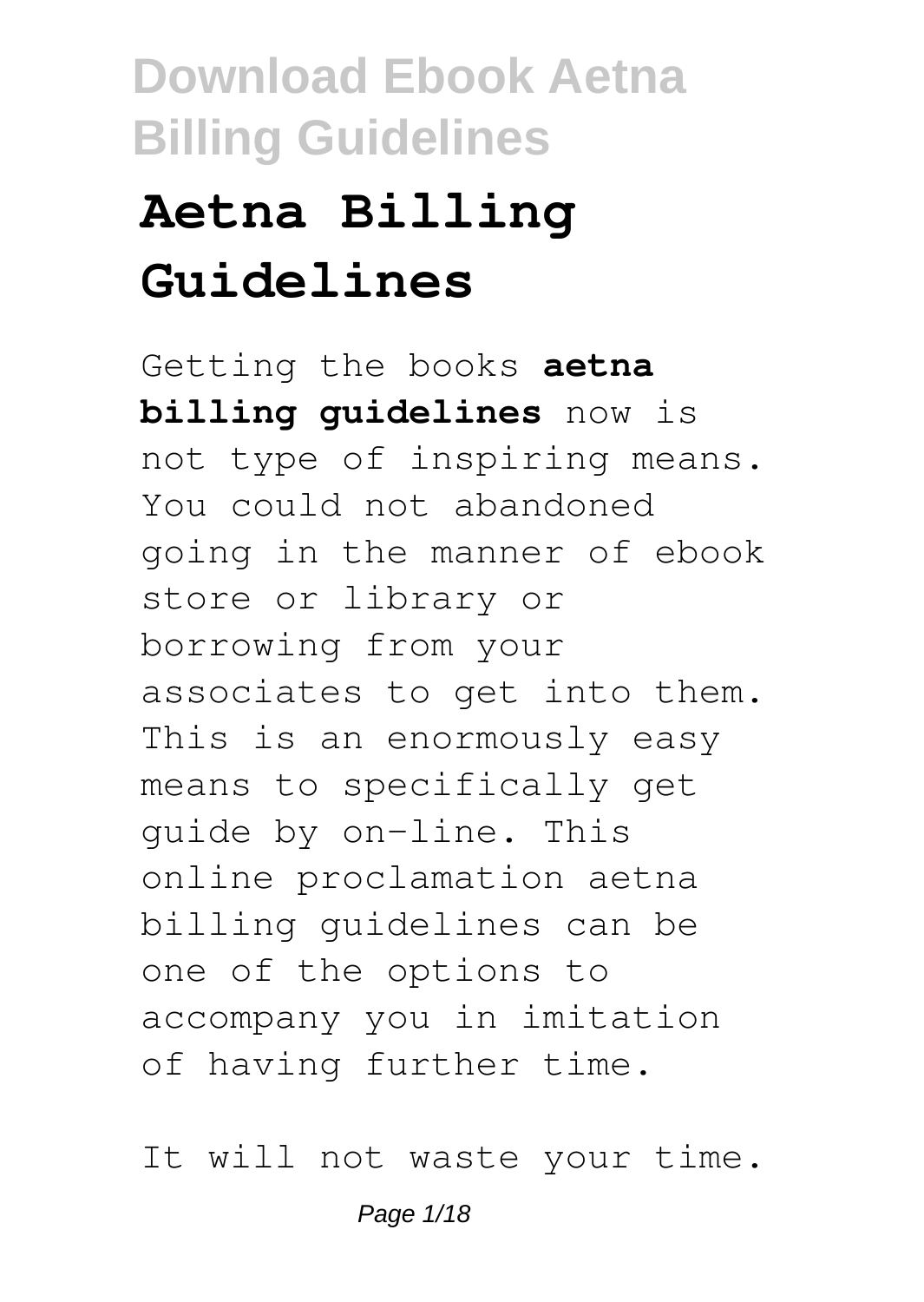put up with me, the e-book will very flavor you additional concern to read. Just invest tiny era to approach this on-line statement **aetna billing guidelines** as competently as evaluation them wherever you are now.

**Aetna Electronic Application for Remote Sales** Aetna English **Aetna Navigator** 2020 Aetna MAPD Sales Presentation VideoWelcome to your Sutter Health | Aetna plan **Aetna Member Tools and Resources Aetna Dental DPO and Dental Expense Plan Aetna Provider Lookup Aetna Supplemental Health Plans** Aetna Medigap Plan Review | Page 2/18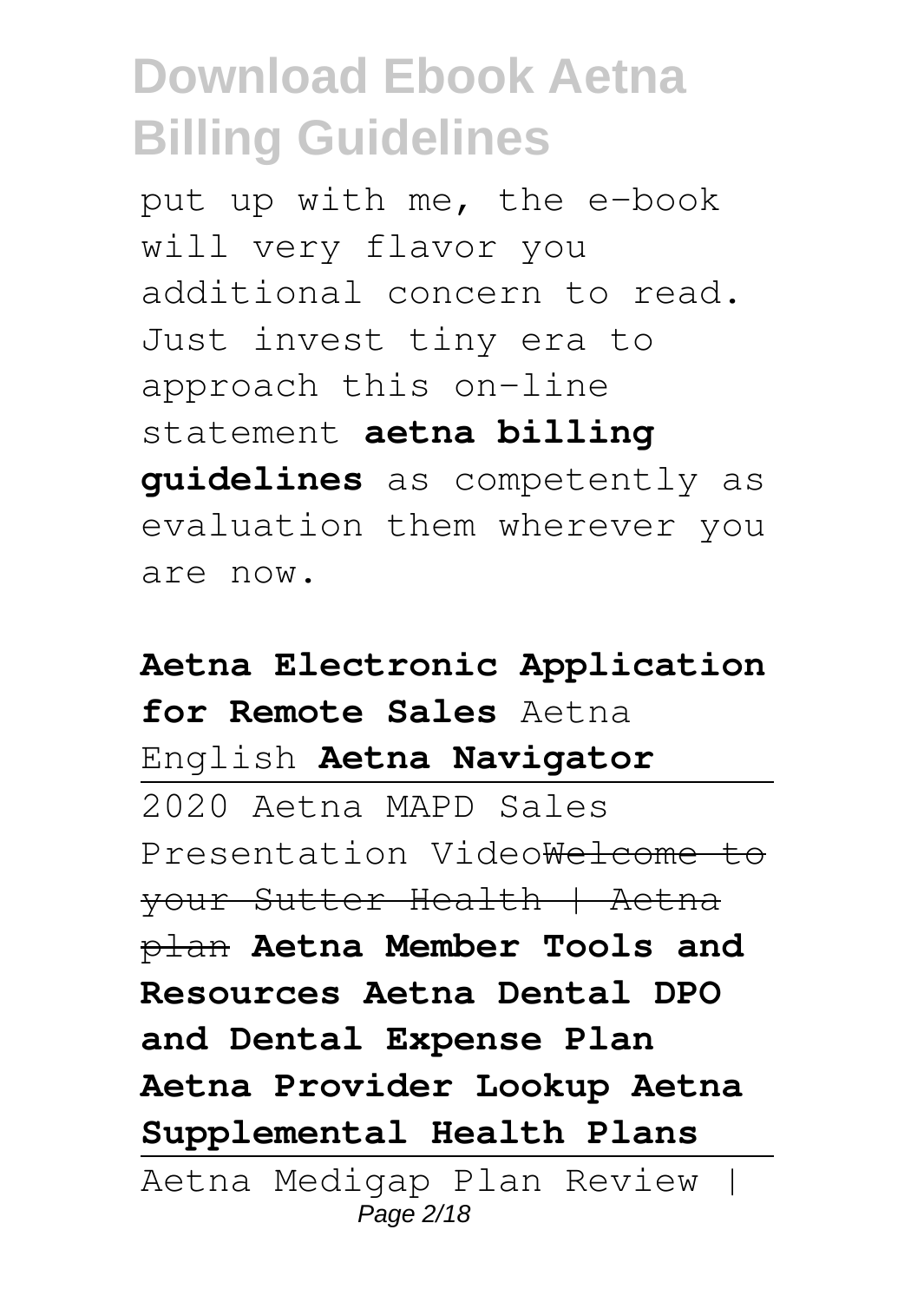Pricing and Revews

Aetna Medigap Plans 2020 - Medigap Plans 101: Medicare Supplement Insurance Plans Explained

How Vicky Navigated the Aetna Medicare Onboarding Process

Aetna interview Medicare Advantage Plans Explained (2021) High Deductible Health Plan vs PPO (HSA Explained) How Health Insurance Works **PPO Vs. HMO: What's the Difference and Which is Better? Best Insurance Company for Plan G Medicare Supplement** *Top 10 Disadvantages of Medicare Advantage Plans | Teska's Top 10* What Are The Differences Between HMO, Page 3/18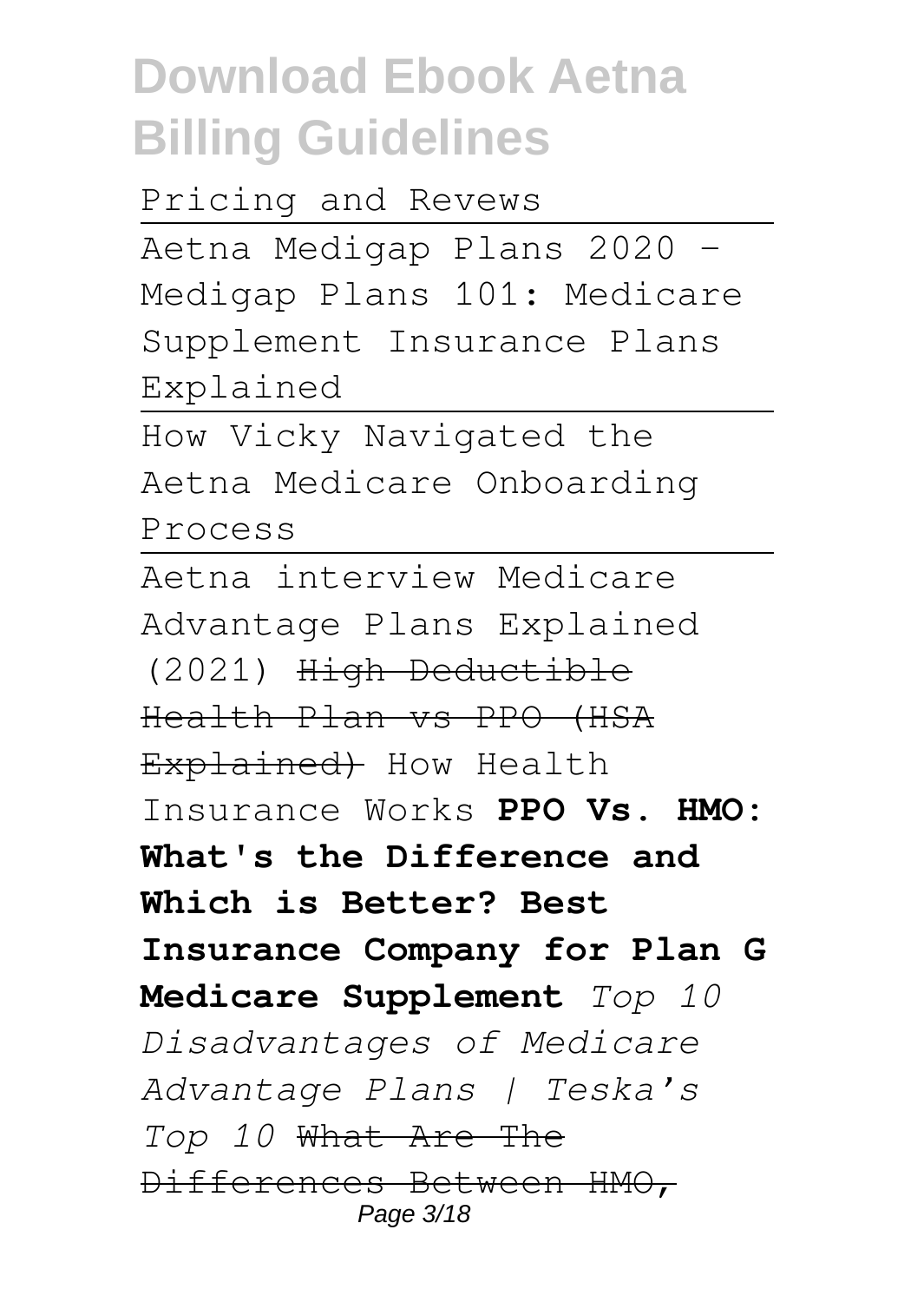PPO, And EPO Health Plans NEW Medicare Supplement Plans 2019 | What Do I Need to Do? Christopher Westfall **Best Medicare Supplement Plans for 2020** Aetna Medicare Supplement Plans -Medicare Supplement Underwriting - Aetna Medicare Underwriting Aetna Insurance Company Bio | Aetna Senior Supplemental InsuranceAetna E App Quote and Enroll MOCK CALL PRACTICE: Healthcare Insurance Customer Service | With Call Handling Tips \*Delta Dental Insurance HACKS DMO. HMO. PPO ?!?! Eaglesoft Dental Insurance Webinar with Andre Shirdan and Laura Hatch Aetna Page 4/18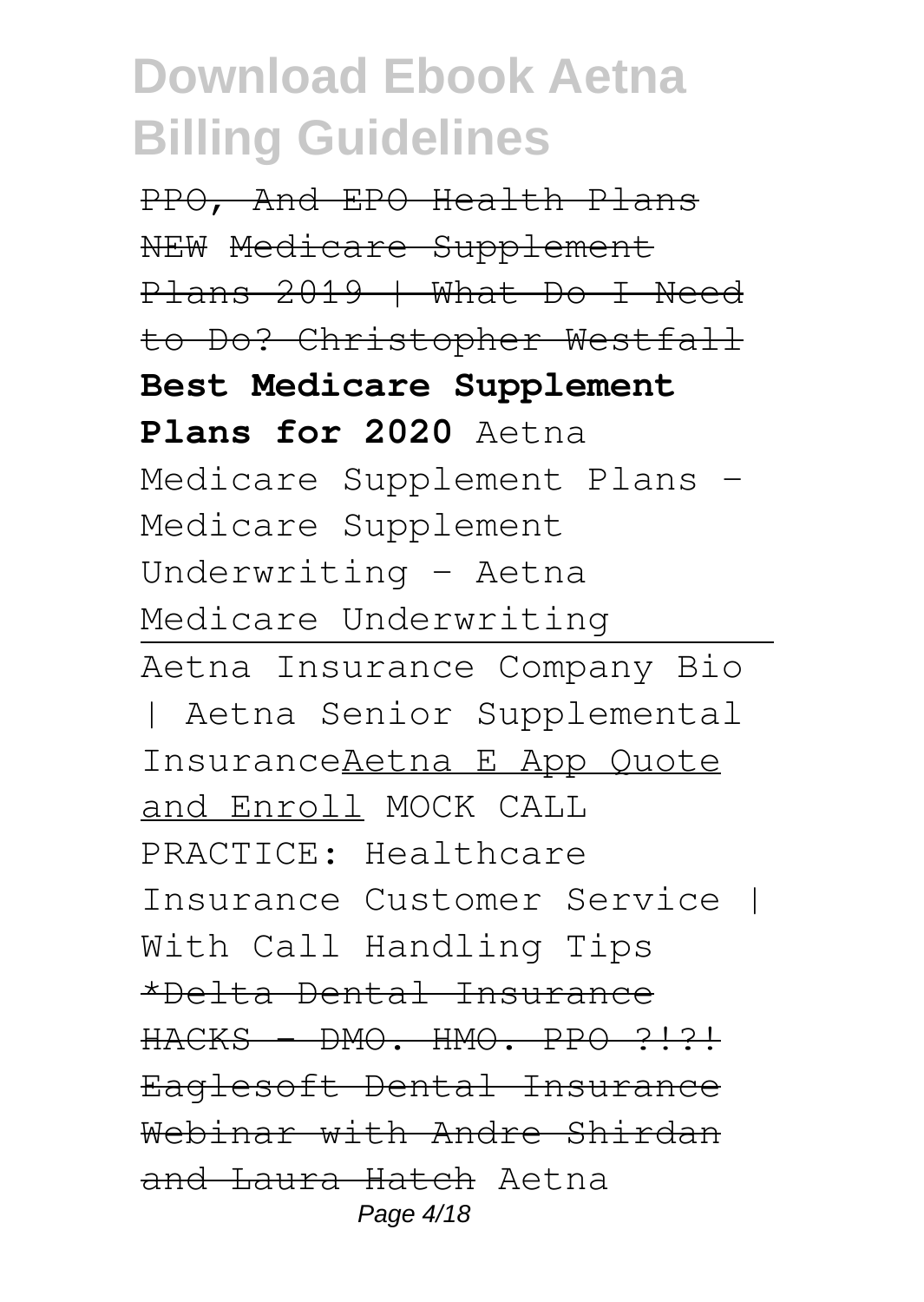Medicare Supplement Review How to find a new doctor | Aetna *Aetna Billing Guidelines* Get tools and guidelines from Aetna to help with submitting insurance claims and collecting payments from patients.

*Claims, Payment & Reimbursement – Health Care ... - Aetna* Aetna is complying with the CMS coding guidelines for COVID-19 lab testing. The following codes should be used for COVID-19 testing for commercial and Medicare plans: U0001 - 2019 Novel Coronavirus (2019-nCoV) Real-Time RT-PCR Diagnostic Panel Page 5/18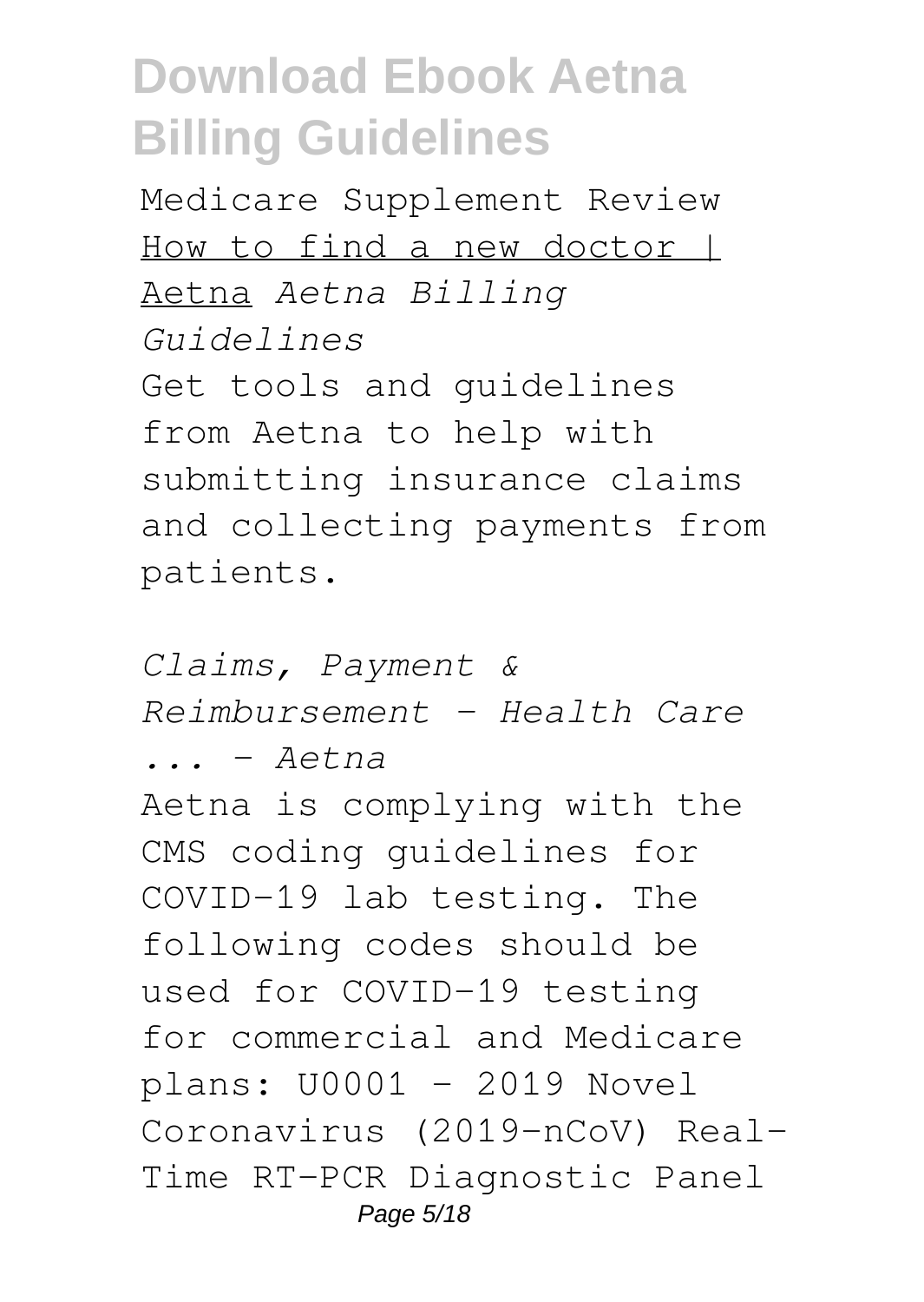should be used when specimens are sent to the CDC and CDC-approved local/state health department ...

*COVID-19 Billing & Coding FAQs for Aetna Providers* Aetna Premier Care Network/Aetna Premier Care Network Plus Provider Guide Behavioral Health Provider Manual This manual has information about our specialty programs and clinical practice guidelines, along with information on credentialing.

*Provider Manuals – Health Care Professionals | Aetna* Page 6/18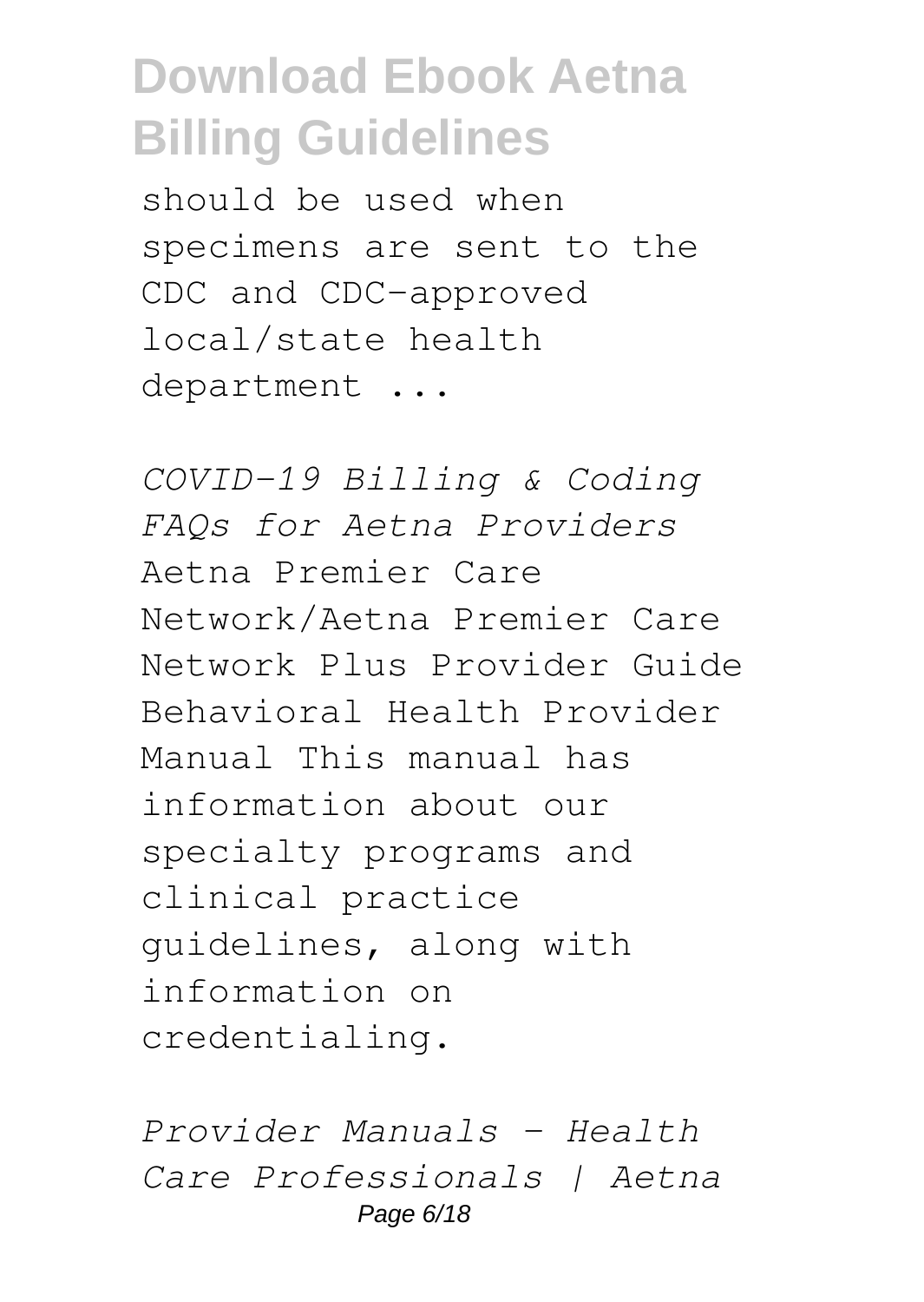©2018 Aetna Inc. 2 Proprietary Introduction Submitting a claim correctly the first time increases the cash flow to your practice, prevents costly follow-up time by your office or billing staff, and reduces the uncertainty members feel with an unresolved claim.

*Billing and Claims - Aetna* Aetna Better Health of Virginia HMO SNP HEDIS Measurement Year 2020 Billing Codes Quick Reference Guide This HEDIS Measurement Year 2020 Billing Codes Quick Reference Guide acts as a useful tool for providers, as well as their clinical Page 7/18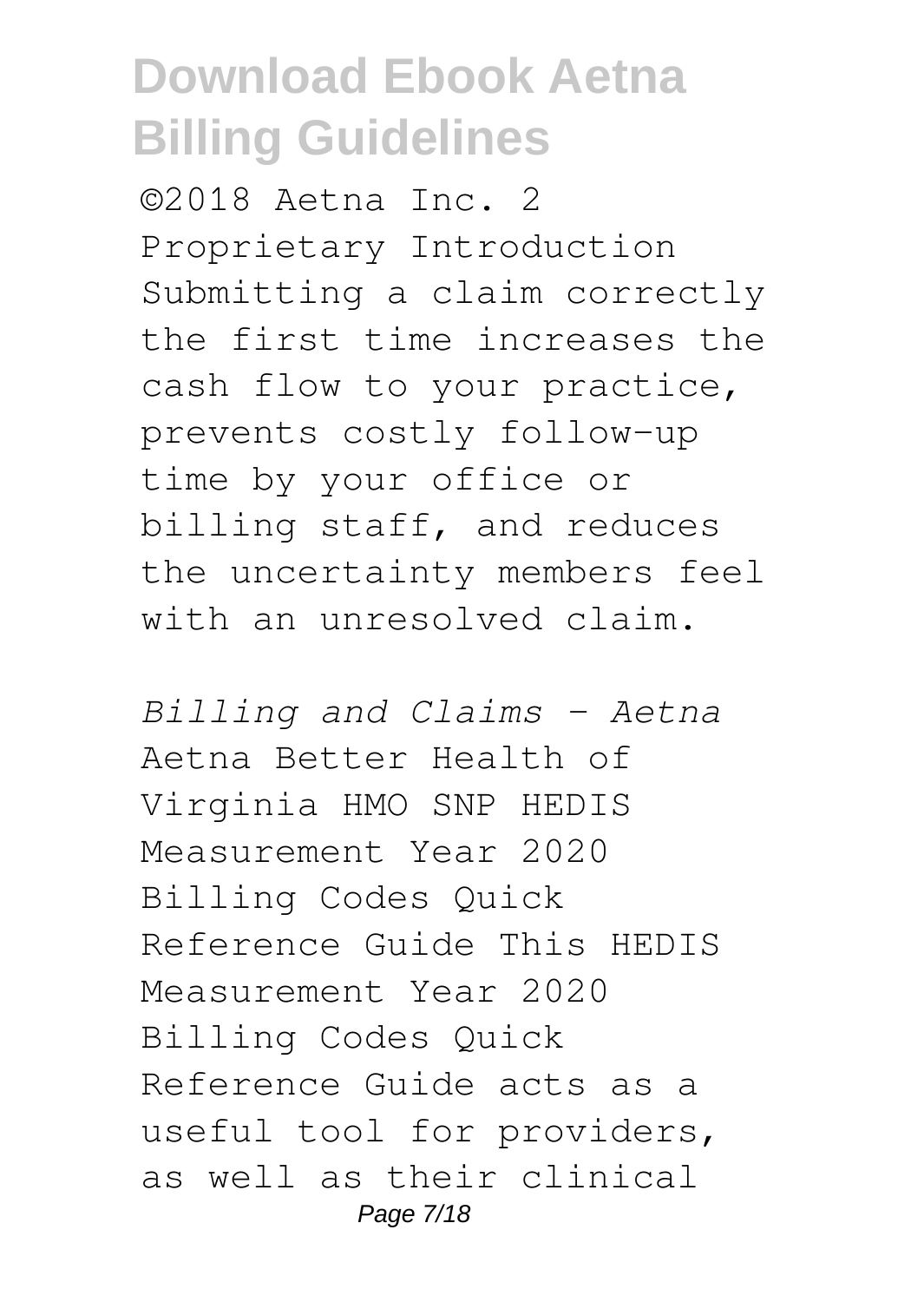team and billing staff.

*HEDIS 2020 Billing Codes Quick Reference Guide - Aetna*

Instructions for billing portions of prenatal care and delivery. Physicians who provide total prenatal care and delivery should bill CPT code 59400 for a vaginal delivery, 59514 for a cesarean delivery and 59610 for a vaginal birth after cesarean delivery.

*Welcome to your go-to guide. - Aetna* Links to various Aetna Better Health and non-Aetna Better Health sites are provided for your Page 8/18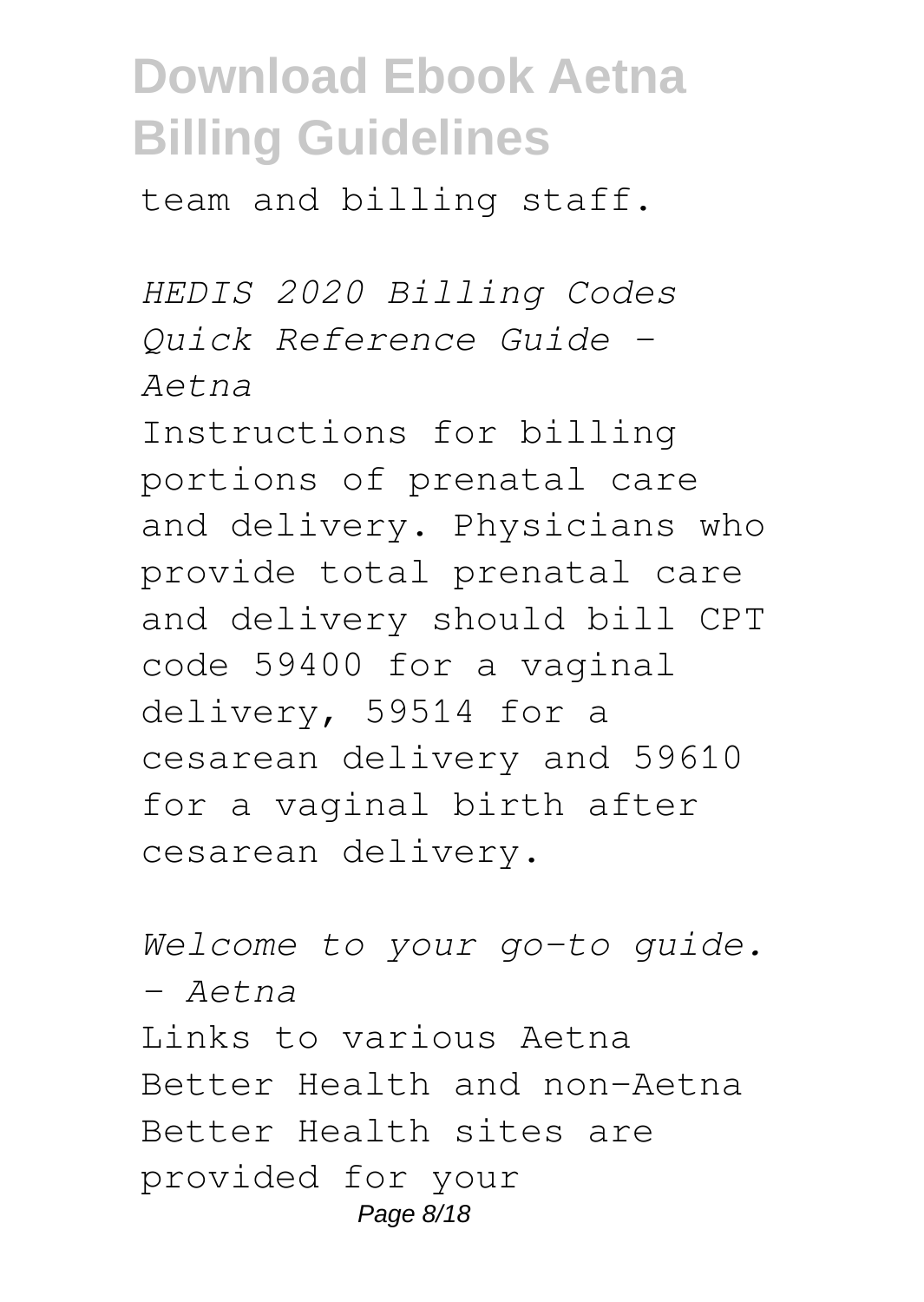convenience. Aetna Better Health of West Virginia is not responsible or liable for non-Aetna Better Health content, accuracy, or privacy practices of linked sites, or for products or services described on these sites.

*Provider Manual | Aetna Better Health of West Virginia* Aetna has reached these conclusions based upon a review of currently available clinical information (including clinical outcome studies in the peer-reviewed published medical literature, regulatory status of the Page  $9/18$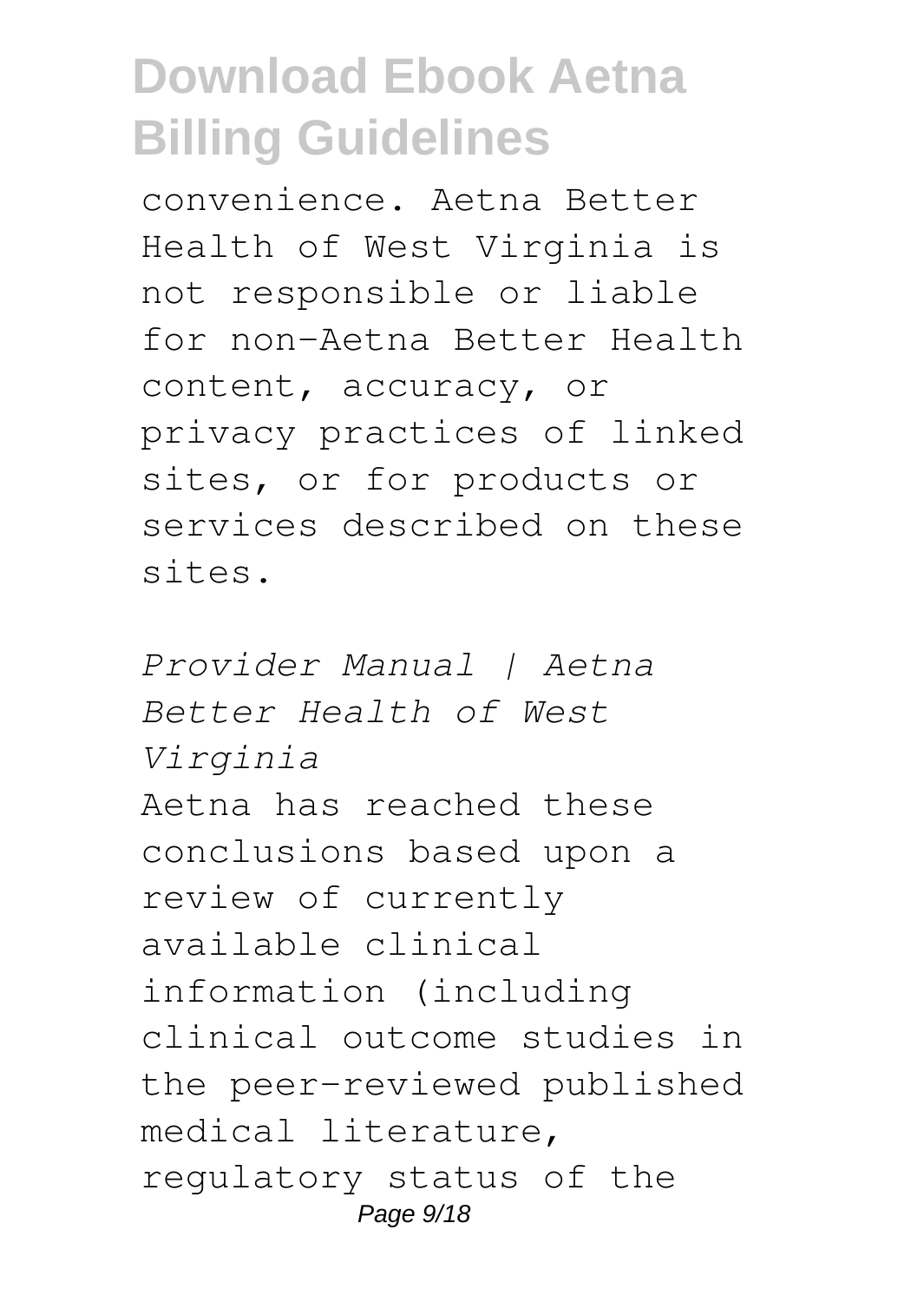technology, evidence-based guidelines of public health and health research agencies, evidence-based guidelines and positions of

...

*Medical Clinical Policy Bulletins - Aetna* Aetna considers color-flow Doppler echocardiography in adults medically necessary for the following indications: ... This policy is based on guidelines on diagnostic echocardiography in adults from the American College of Cardiology (Cheitlin et al,  $2003$ ).... as indicated by Medicare's Diagnostic Imaging Billing guidelines. These guidelines Page 10/18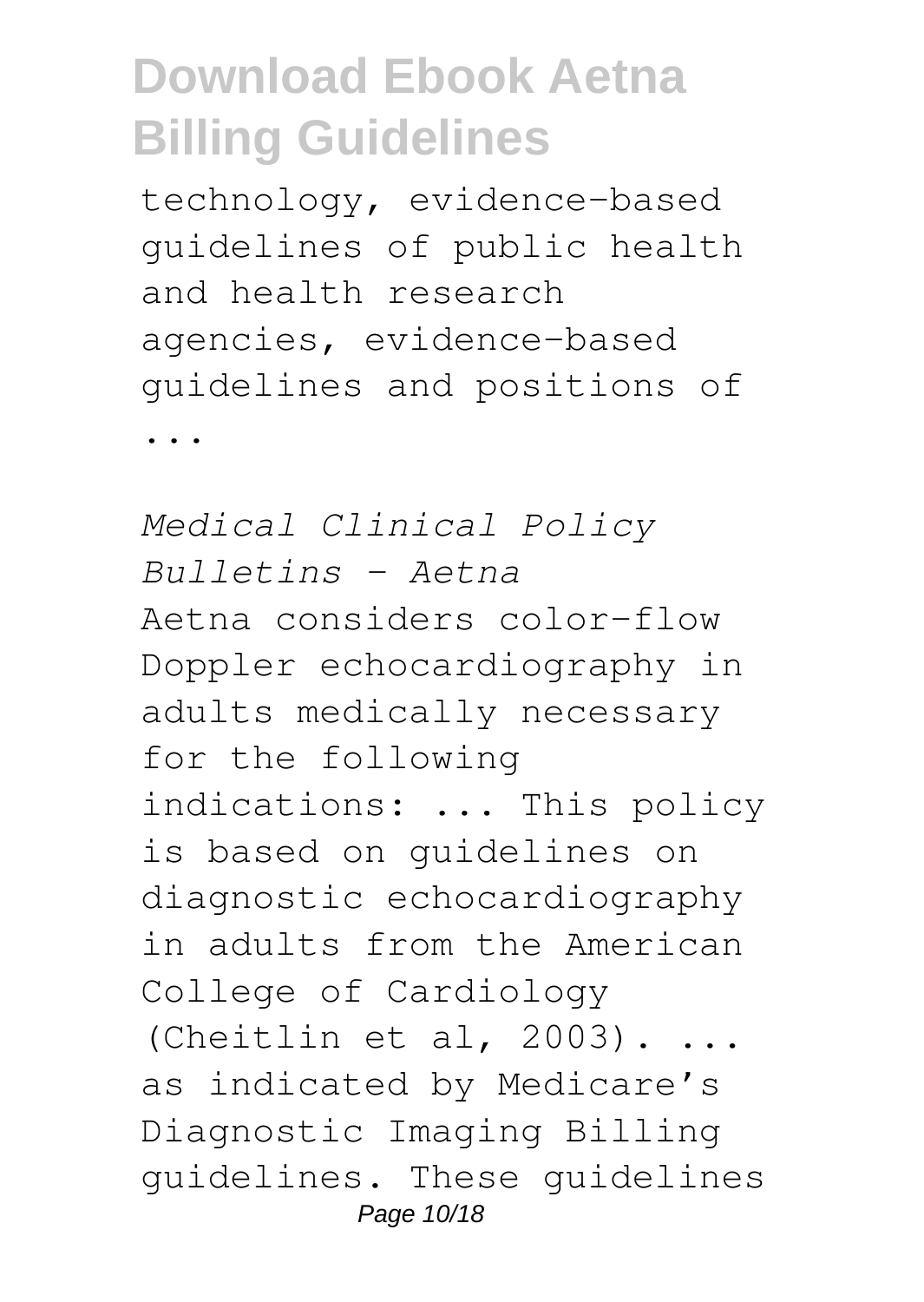...

*Color-Flow Doppler Echocardiography in Adults - Aetna* The randomized clinical trials of PPI that are referenced in the guidelines ranged between 2-6 weeks in duration, but most studies a 4-week course of PPI therapy. The doses ranged between 10 mg to 40 mg, and most utilized once daily dosing. The ACG guidelines (Chey 2017) have also updated the treatment regimens for H. pylori.

*Upper Gastrointestinal Endoscopy - Aetna* Aetna's liberalized coverage Page 11/18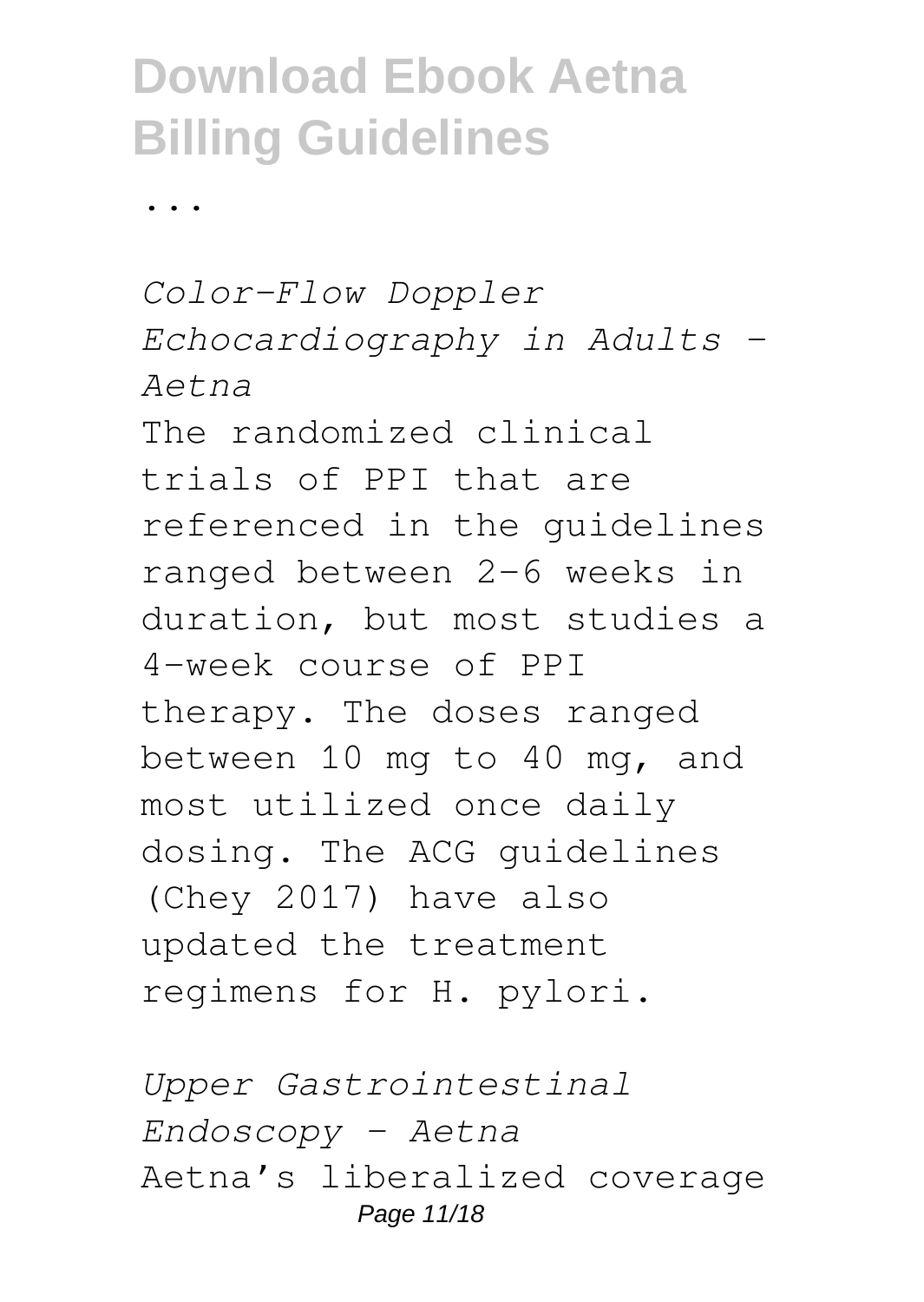of Commercial telemedicine services, as described in its telemedicine policy, will continue until further notice. 5 Aetna extended all member cost-sharing waivers for covered in-network telemedicine visits for outpatient behavioral and mental health counseling services through January 31, 2021. 6 Aetna self-insured plan sponsors offer this waiver at their discretion.

*COVID-19 Telemedicine Coverage FAQs for Aetna Providers* Aetna Better Health endorses a variety of nationally recognized clinical practice, preventive care, Page 12/18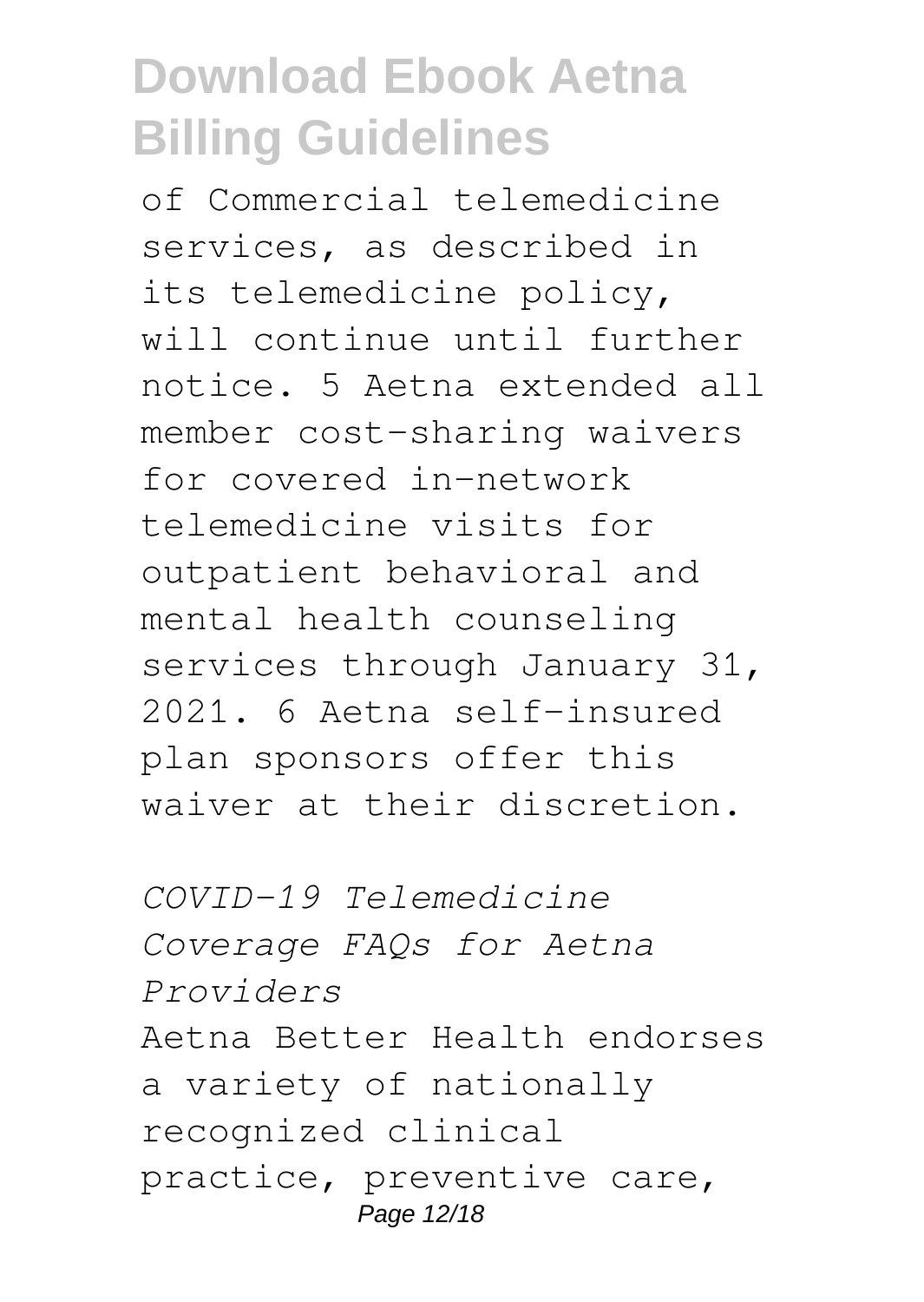and behavioral healthcare guidelines. Clinical practice, preventive care and behavioral healthcare guidelines made available by Aetna Better Health are not a substitute for the professional medical judgment of treating physicians or other health care providers.

*Provider Guidelines | Aetna Better Health of Virginia* Aetna Medicaid adopts evidence-based clinical practice guidelines (CPGs) from nationally-recognized sources. CPGs are tools that help practitioners make decisions about appropriate health care for specific Page 13/18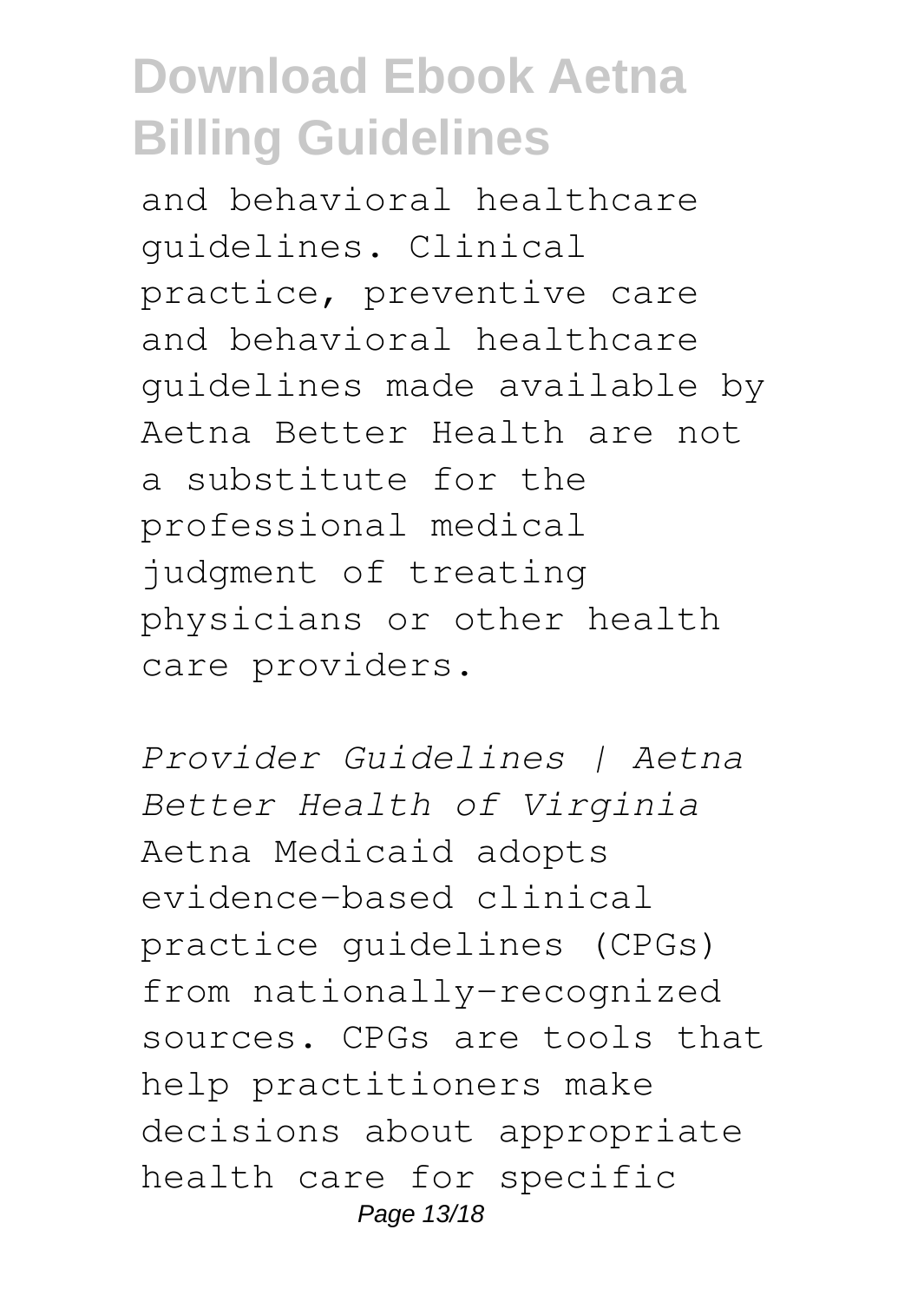clinical circumstances. They are reviewed every two years or more frequently if national guidelines change within the two-year period.

*Provder Guidelines - Aetna* If after 31 days the newborn still has not received an ID card, contact Aetna Better Health of Texas Medicaid STAR and STAR Kids Member Services at 1-800-248-7767 (Bexar - STAR) or 1-800-306-8612 (Tarrant - STAR) and Medicaid STAR Kids  $1-844-STRKIDS$ (1-844-787-5437).

*Provider Billing information - Aetna* These guidelines are Page 14/18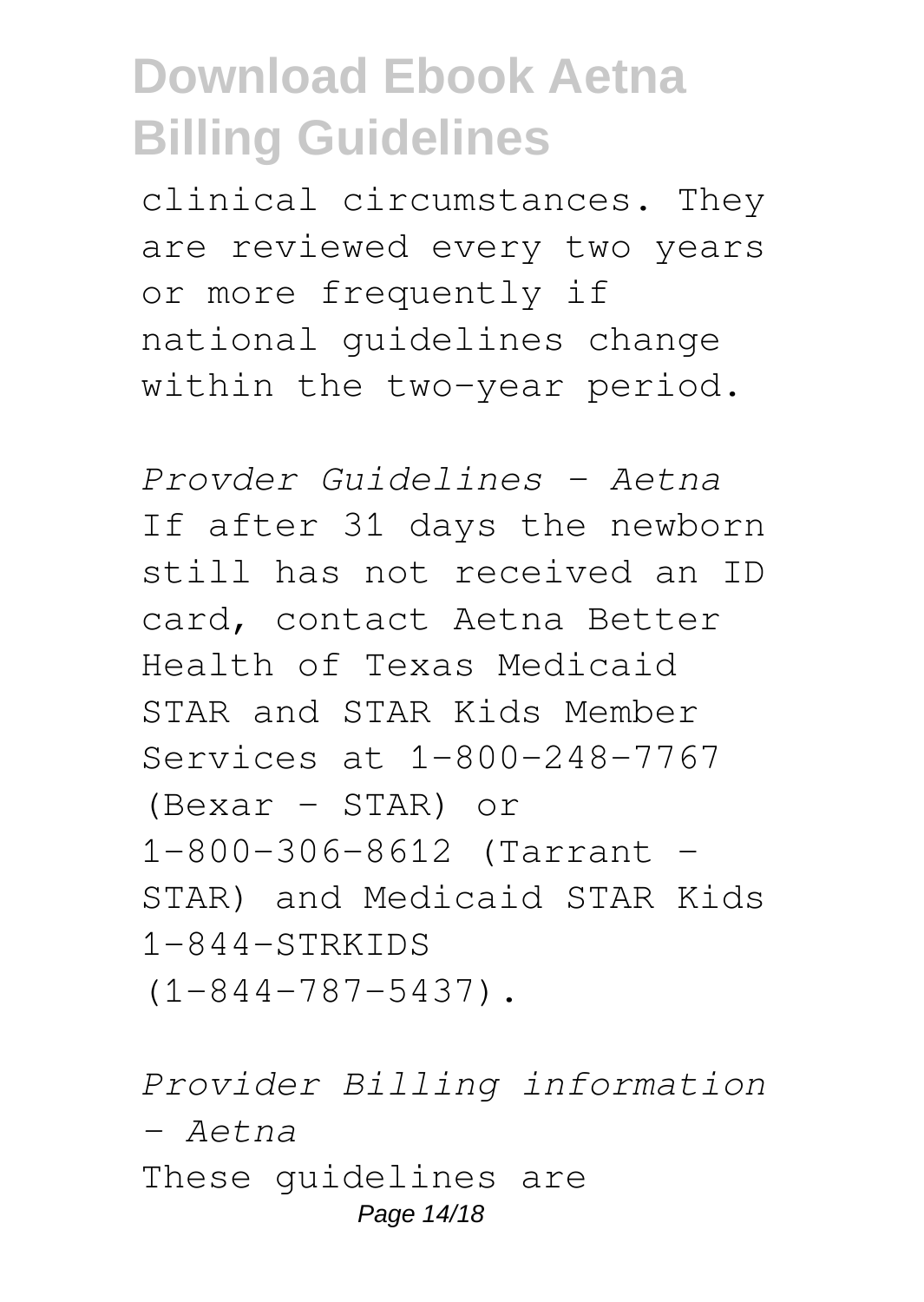intended to clarify standards and expectations. They should not: Take precedence over your responsibility to provide treatment based on the member's individual needs. Substitute as orders for treatment of a member. Guarantee coverage or payment for the type or level of care proposed or provided.

*Guidelines - Aetna* Aetna Do not use mod. 50; paid at 100% Comm'l: Bill CPT on 1 line with mod. 50. at 1 unit. MCR: Bill CPT on 2 lines, w/ mod. 50 on one line. Paid at 150% Do not use mod. 50; use mods RT or Page 15/18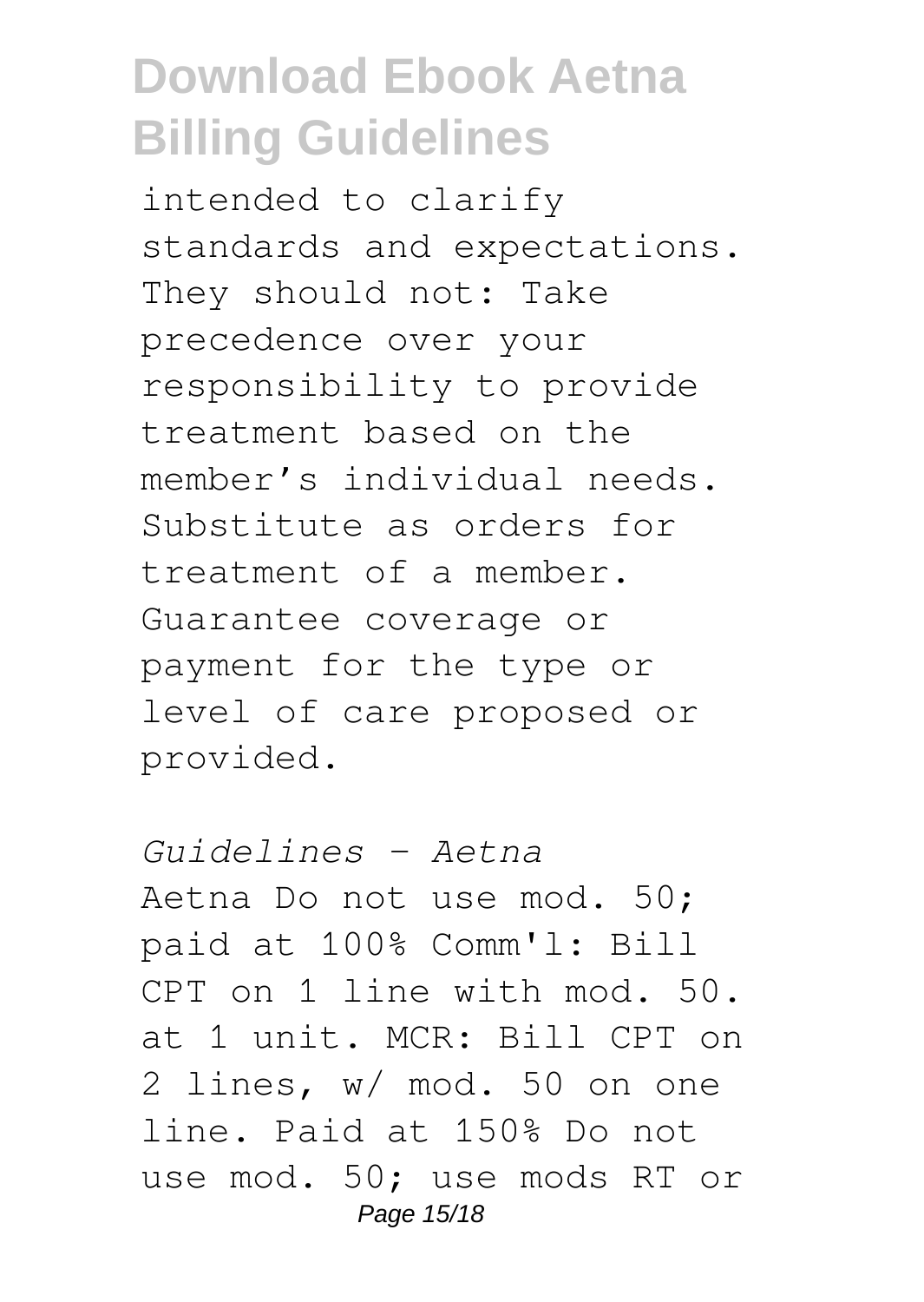LT. BCBSTX Do not use mod. 50; paid at 100% Bill CPT on 1 line with 50 mod. at 1 unit with full charge for both procedures (your charge  $x$  2); paid

*Bilateral Billing Guidelines Grid - HCMS* Aetna is complying with the CMS coding guidelines for COVID-19 lab testing. CMS adopted four CPT codes, (U0001), (U0002), (U0003) and (U0004) for COVID-19 diagnostic testing. Aetna will accept CPT code 87635 or HCPCS Level II U0002 for the COVID-19 diagnostic testing. COVID-19 Billing & Coding FAQs for Aetna Providers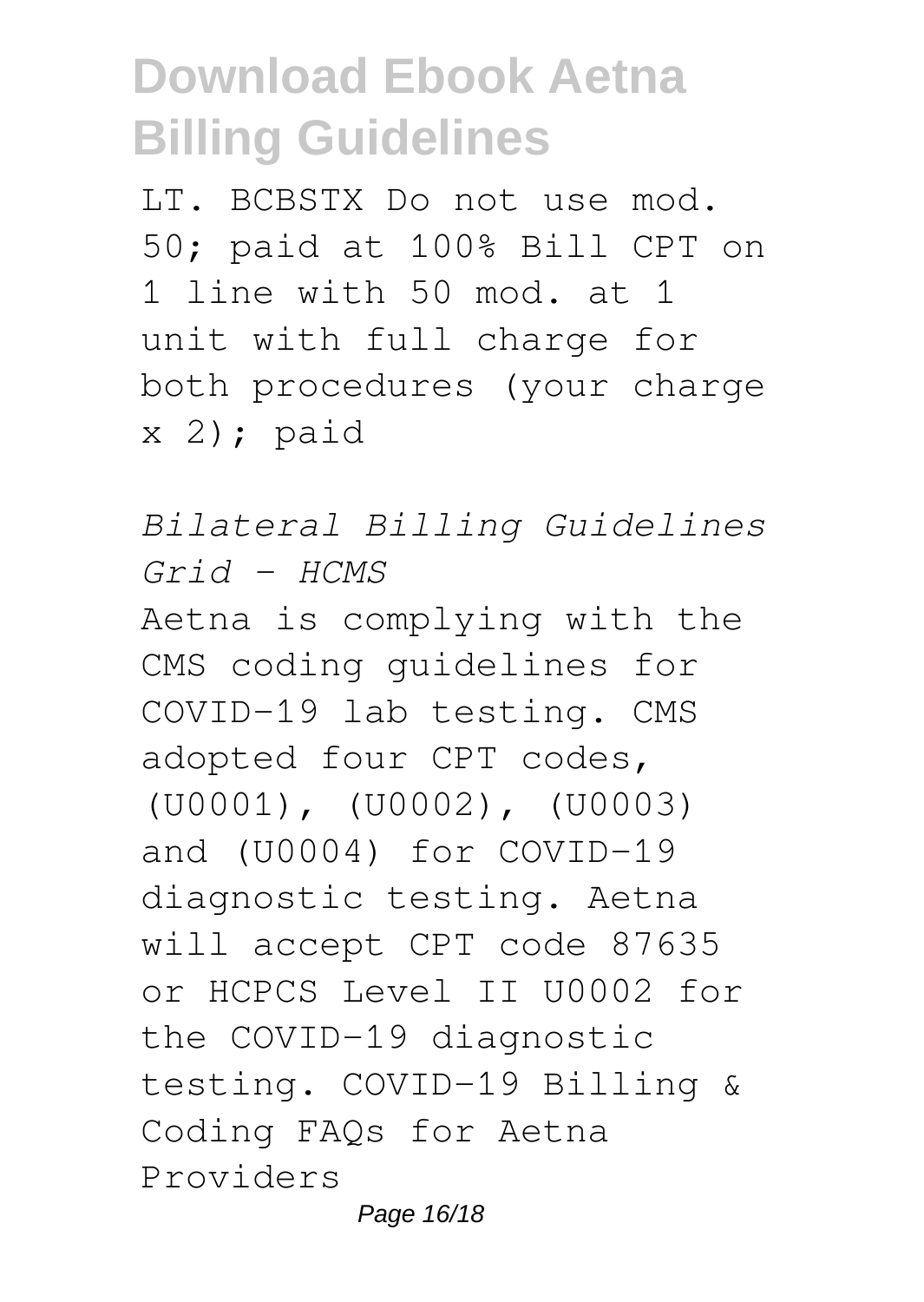*Aetna Billing Guidelines old.dawnclinic.org* 2. "Until further notice, Aetna will offer zero co-pay telemedicine visits for any reason to all Individual and Group Medicare Advantage members. " Should check with patients plan to confirm . 3. Aetna will pay for telehealth by institutional providers on a UB04 using GT or 95 modifier AETNA E-VISITS March 26 - June 4th, 2020. CORRECTED 4-14-20

*TELEHEALTH/E-VISIT QUICK REFERENCE GUIDE – April 14, 2020*

Aetna is complying with the CMS coding guidelines for Page 17/18